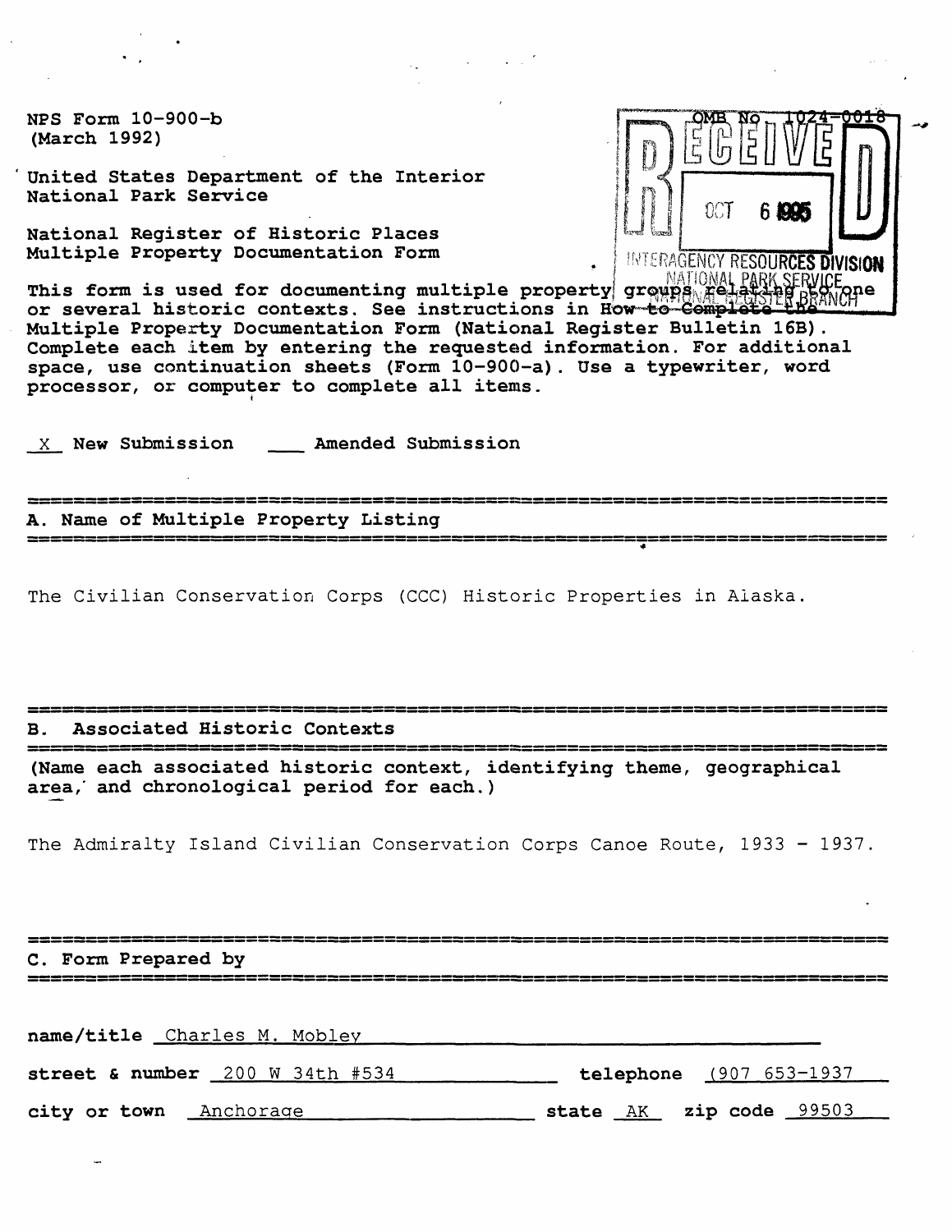D. Certification<br>=================

As the designated authority under the National Historic Preservation Act of 1966, as amended, I hereby certify that this documentation form meets the National Register documentation standards and sets forth requirements for the listing of related properties consistent with the National Register criteria. This submission meets the procedural and professional requirements set forth in 36 CFR Part 60 and the Secretary of the Interior's Standards and Guidelines for Archeology and Historic Preservation. ( \_\_ See continuation sheet for additional comments.)

 $9.$  Dub toois Fideral Inservation officer 10 Signature and title of certifying official  $\hspace{0.1cm}^{\mathscr{Y}}$  Date

/

state or Federal agency and bureau

ے کا لگا کہ دے تک کہ جب بڑن نال دے دن نال دے دن جن دی ہو سے بند ہے تک این دے دی ہے جب دے دی ہے کہ دی ہے جب دی <br>سے بہر دے ہیں بہت ہے بڑن دے دے ہیں جن دی ہوں نے بند اس نے بڑن نال دے دل دن ہو ہے جب دے ہے جب دے دی دی دی ہے د In my opinion, the documentation meets the National Register documentation standards and sets forth requirements for the listing of related properties consistent with the National Register criteria. (\_\_ See continuation sheet for additional comments.)

Signature of commenting or other official mate

.3.

Alaska State Historic Preservation Officer

State or Federal agency and bureau

I hereby certify that this multiple property documentation form has been approved by the National Register as a basis for evaluating related properties for listing in the National Register.

(ubuit the Essex dubulity of the Reeper <u>11/195</u>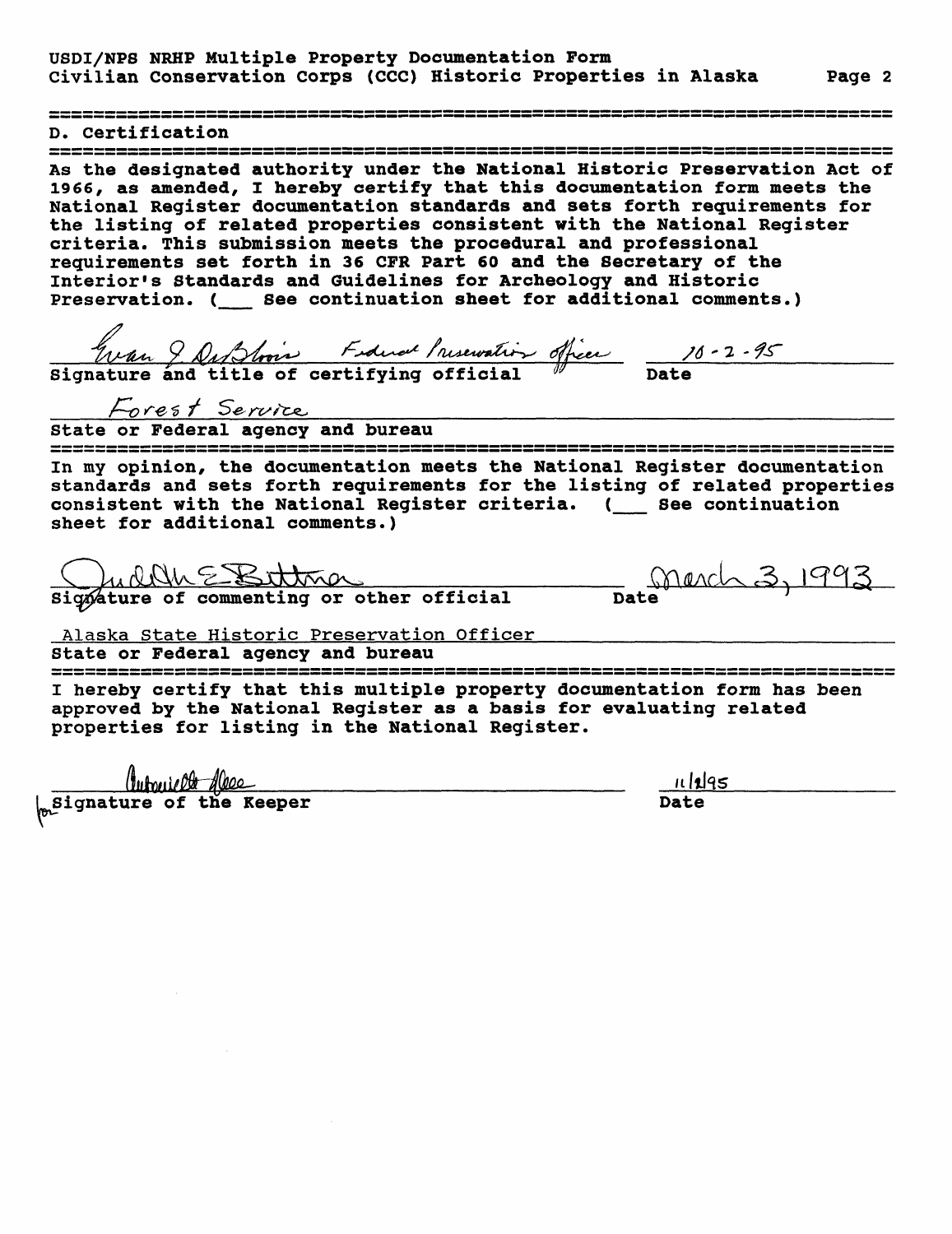Table of Contents for Written Narrative Provide the following information on continuation sheets, cite the letter and the title before each section of the narrative. Assign page numbers according to the instructions for continuation sheets in How to Complete the Multiple Property Documentation Form (National Register Bulletin 16B) Fill in page numbers for each section in the space below.

|                                                                                                                                                                                                                                                                     | Page Numbers |
|---------------------------------------------------------------------------------------------------------------------------------------------------------------------------------------------------------------------------------------------------------------------|--------------|
| E. Statement of Historic Contexts (If more<br>than one historic context is documented,<br>present them in sequential order.)                                                                                                                                        | 4            |
| F. Associated Property Types (Provide<br>description, significance, and registration<br>requirements.)                                                                                                                                                              | 5            |
| G. Geographical Data                                                                                                                                                                                                                                                | 9            |
| H. Summary of Identification and Evaluation<br>Methods (Discuss the methods used in developing<br>the multiple property listing.)                                                                                                                                   | 10           |
| I. Major Bibliographical References (List major<br>written works and primary location of additional<br>documentation: State Historic Preservation Office,<br>other State agency, Federal agency, local government,<br>university, or other, specifying repository.) | 11           |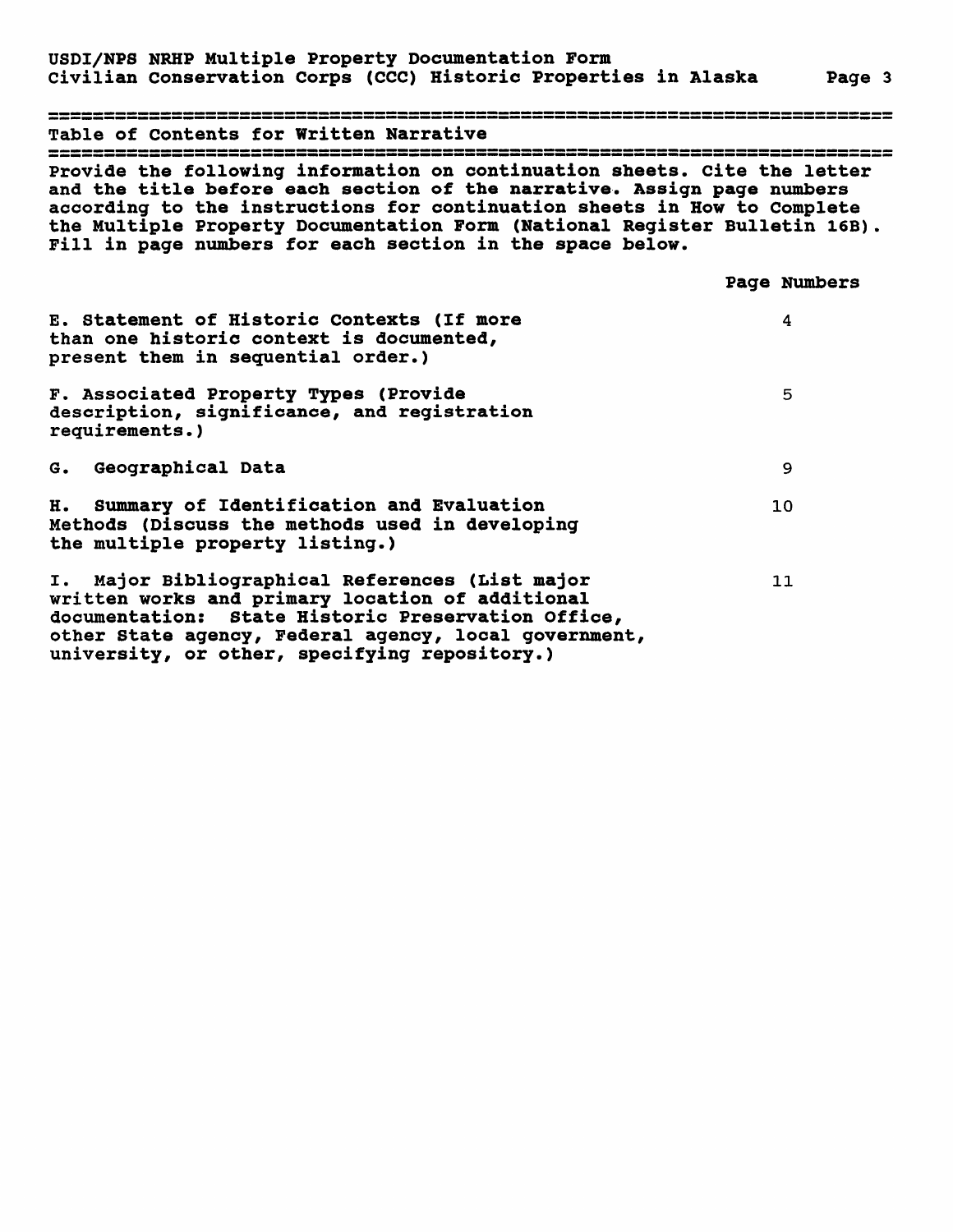Section E Statement of Historic Contexts

In 1933 the Federal Government, under newly-elected President Franklin D. Roosevelt, began a series of public works programs to ease under-employment during the Great Depression. One of these programs was the Civilian Conservation Corps (CCC), created to use local labor for rural conservation and forestry projects. In Alaska the program was administered differently than it was in the Lower 48 states, where the Department of Labor did the recruiting; the War Department handled camp operation, education, and<br>payroll; and various resource agencies oversaw field activities. In payroll; and various resource agencies oversaw field activities. Alaska, the USDA Forest Service oversaw field activities and took over the tasks of camp operation and education, since Alaska's military presence at the time consisted of 200 men stationed at Chilkoot Barracks near Haines and another 200 or so dispersed throughout the territory to operate isolated communications outposts. The military did issue the payroll from the Haines post.

By 1935, the USDA Forest Service in Alaska employed 325 men through the CCC program, 130 of whom were assigned to the Admiralty Island Division based in Juneau. Two years later the enrollment had increased to 1,037, with 245 men in the Admiralty Island Division. CCC activities in Alaska encompassed practically every human need in the territory, including air strips, housing, fire and flood control, demolition, communications, sanitation, wells, cabins, trails, roads, bridges, shooting ranges, fences, floats and docks, dams, hatcheries, totem pole restoration, and archaeology.

On Admiralty Island the emphasis was on recreation. Crews constructed a bear-watching tower at Pack Creek and a series of improved trails and shelter cabins to support a canoe route from east to west across the island through a series of fresh-water lakes. A 1936 Tongass National Forest brochure promoted the system of trails, portages, and three-sided shelter cabins on Admiralty Island as a unique way to experience the wilderness. An accompanying map located the trails and shelters. A log cabin, called Big Shaheen, on Hassleborg Lake served as a lodge.

Work on Admiralty Island began in 1933, with three CCC crews totaling 23 men. By 1934 four shelter cabins had been constructed. In 1935 crews built the trails, more shelters, and installed a dam at the outlet of Beaver Lake to make it navigable to Lake Alexander. By 1936 there were over thirty miles of trails, two boat portages, seven shelters, thirteen skiffs, and the Big Shaheen cabin and its seaplane mooring float. More improvements were made in 1936 and 1937, including three more shelters, more trails, and a small dam at the mouth of Guerin Lake (then known as Shiels Lake).

This vision of wilderness recreation was characteristically Alaskan in assuming that people would embrace a modestly-developed wilderness trail system in a remote region of great beauty. The project, in fact, was ahead of its time. The facilities were not heavily used and were falling into disrepair until volunteer efforts by Juneau's Territorial Sportsmen's organization repaired most of the shelters and trails in the late 1950s and early 1960s. They renovated two of the shelters by adding a fourth exterior wall and installing stoves and interior furnishings to increase the shelters' utility and comfort. Today, most of the shelters and trails are maintained by the USDA Forest Service, and growing numbers of kayakers and canoeists use the facilities.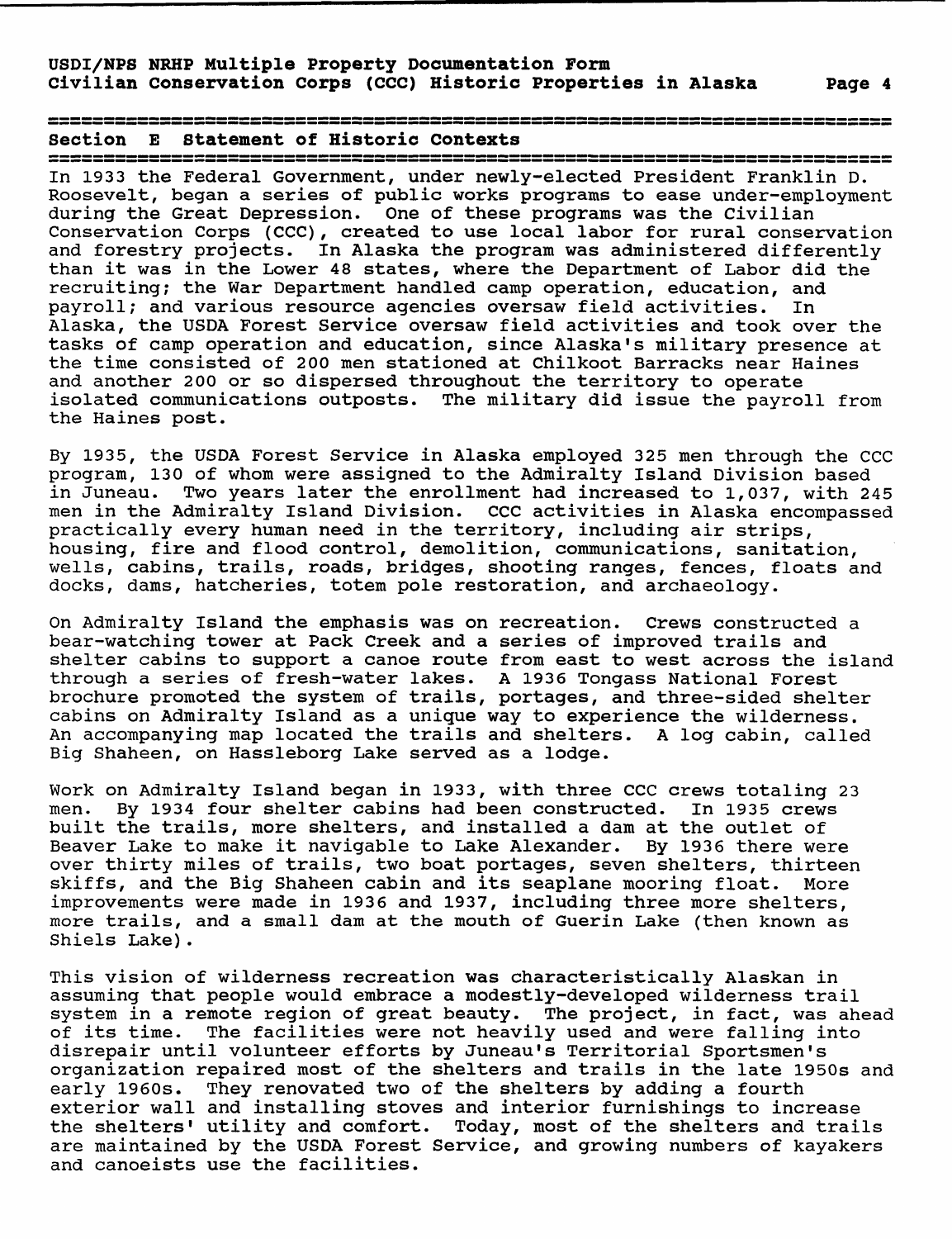Section F Associated Property Type(s)

The Admiralty Island canoe route consists of shelter cabins, the Big Shaheen log cabin, trails, dams, and miscellaneous features. Portage trails connect the lakes into two loop options. The shelter cabins are at strategic portage take-outs. The Big Shaheen cabin was built as a small lodge "to provide quarters for mixed parties of men and women." The two dams were built to raise water levels and improve the navigability of Guerin and Beaver lakes. Trails were built using minor cut-and-fill improvements, and puncheon boardwalks of log stringers and split shakes were laid over muskeg. At least one boathouse was apparently constructed, and over a dozen skiffs (now gone or replaced with aluminum craft) were at the lake/portage junctions.

#### 1. Shelter Cabins

#### Description:

Fifteen three-sided shelters were built at the beginnings of portages. The three-sided shelters were of the Adirondack style. This style was apparently developed by early trappers and hunters living in the Adirondack region of the eastern United States. Such shelters had a saltbox roof (a gable roof with one slope extended), with the shorter slope overhanging the open front. Built low in height, the shelter could be heated by a campfire built in front of the open side. Rather than being made solely of logs, the Admiralty Island shelters were framed with peeled logs and poles then covered with split cedar shakes. All of the shelters were built of materials obtained at or near its location.

Fourteen of the Admiralty Island shelter cabins were of a standard design, measuring about 10'6" X 12'8". Peeled local spruce and hemlock logs from six to ten inches in diameter, with braces up to six inches in diameter, were used for the post-and-beam frame. The posts were set on wood sill foundations, notched with a saw and axe to accommodate the butts of the The roof was constructed of log rafters from six to ten inches in diameter, supporting parallel log purlins from three to five inches in diameter. The purlins, and the horizontal nailers on the walls, were originally on sixteen inch centers to accommodate thirty inch long shakes. Shakes about 3/4" to 1 1/2" thick were split of local spruce (possibly yellow cedar at some sites) and laid two deep. Roof shakes overlapped, while wall shakes were abutted end-to-end. Galvanized nails were used throughout. The overall appearance is a three-sided salt box with exposed post-and-beam construction and a smoke vent along the length of the ridge. The floor was earth or perhaps gravel, except for one shelter with a concrete slab (49SIT-322, Hasselborg River Cabin). This cabin also has a granite and concrete fireplace.

The fifteenth shelter cabin (49SIT-375) is the ruin of a three-sided structure, built slightly larger than the others and using a conventional horizontal log style. It appears on USGS (1951) and USFS (1964) topographic maps marked as a cabin at the Thayer Lake trailhead, but it is not mentioned in the CCC documents reviewed. A structure of that design and dimension labeled "Adirondack Shelter" appears in a 1937 USDA Forest Service "Emergency Conservation Work" design book for camp stoves and fireplaces. The Thayer Lake site might have functioned as a CCC-era cabin shelter or boathouse.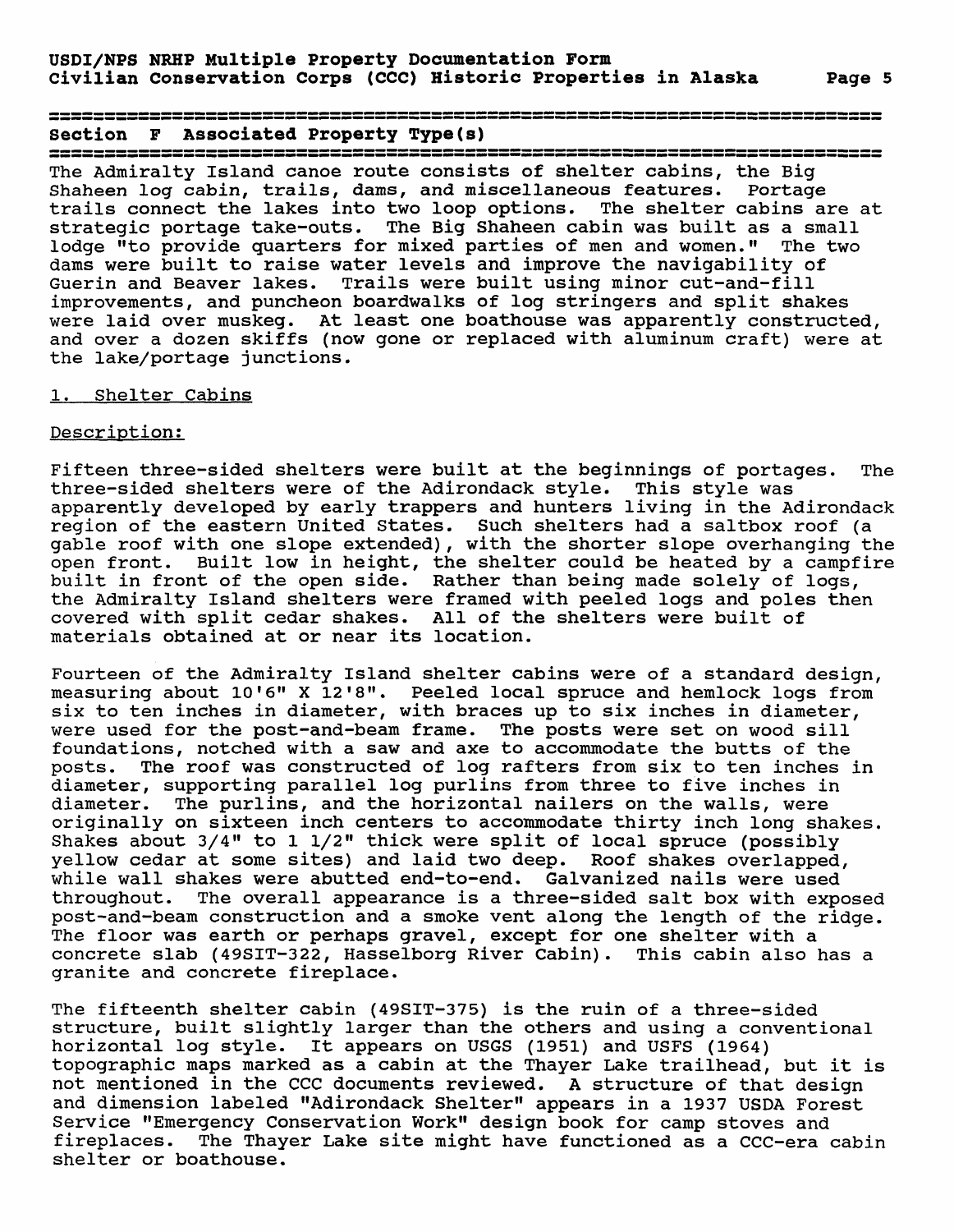All the shelter cabins are in their original locations and settings. Most have been maintained in their original form. Two (49SIT-322, Hasselborg River shelter cabin, and 49SIT-361, Distin Lake shelter cabin) have been modified with interior improvements and the addition of a fourth wall to enclose the structure, but their shape and structural members retain the original Adirondack style. Two shelter cabins have collapsed, and a third will soon. Eleven shelter cabins are maintained. Because of rot to the original sill logs used as foundations, most of them have been replaced. Similarly, the bottoms of the vertical posts have been exposed to moisture, causing some to have been replaced and some to have been cut off and shimmed with short rounds.

#### Significance:

The shelter cabins were essential components of the canoe route, stationed at the junctions between water bodies and trails, where weary travelers could recuperate before starting another leg of the journey. Once voyagers began their excursion, they cycled between paddling, portaging, and living in a shelter; so the shelters comprised a good third of the outdoor experience. The three-sided shelters were deliberately rustic and intended for use with a campfire, since (as a 1936 recreation guide points out) "fish stories are always taller and better when told around a good camp fire." The structures had names and signs, so that the shelters (along with the lake names) became points of reference in conversation, documents, and maps. If it were not for the shelters, the Admiralty Island lakes would be less comfortable to canoe. The Adirondack log style is a romanticized architecture, and easily evokes the image of a northwoodsman.

The significance of the shelter cabins lies primarily with criteria A association with events that have made a significant contribution to the broad patterns of our history; and  $C - that$  embody the distinctive characteristics of a type, period, or method of construction. Under criterion A, the shelter cabins are a major element of the Admiralty Island canoe route built by Alaska's Civilian Conservation Corps in the 1930s. The CCC was a very visible Depression-era jobs program, employing thousands across the nation. Initial racial discrimination against hiring Natives in Alaska provoked an outcry that resulted in greater Native participation in the CCC, and thus the CCC is especially significant in the history of ethnic equality in Alaska. The Admiralty Island canoe route was one of the more systematic CCC efforts, worthy of advertisement as a recreation experience. The Hasselborg River shelter cabin (49SIT-322), a three-sided shelter cabin in the Adirondack style that was subsequently modified with the addition of a fourth wall, was determined eligible for listing in the National Register on October 5, 1989, under criterion A.

Under criterion C, all but one of the shelter cabins show a faithful adherence to a consistent architectural style. The elegant post-and-beam construction was favored for federally-sponsored recreation facilities in the United States, but it was not common in Alaska. Rather, the horizontal log approach with saddle-notched corners, like the style of Thayer Lake East ruin (49SIT-375), was usually taken. The two shelters later modified with the addition of a fourth, enclosing wall (49SIT-322, Hassleborg River shelter cabin; and 49SIT-361, Distin Lake shelter cabin) are excluded from eligibility to the National Register under criterion C as are the shelter cabins in ruins.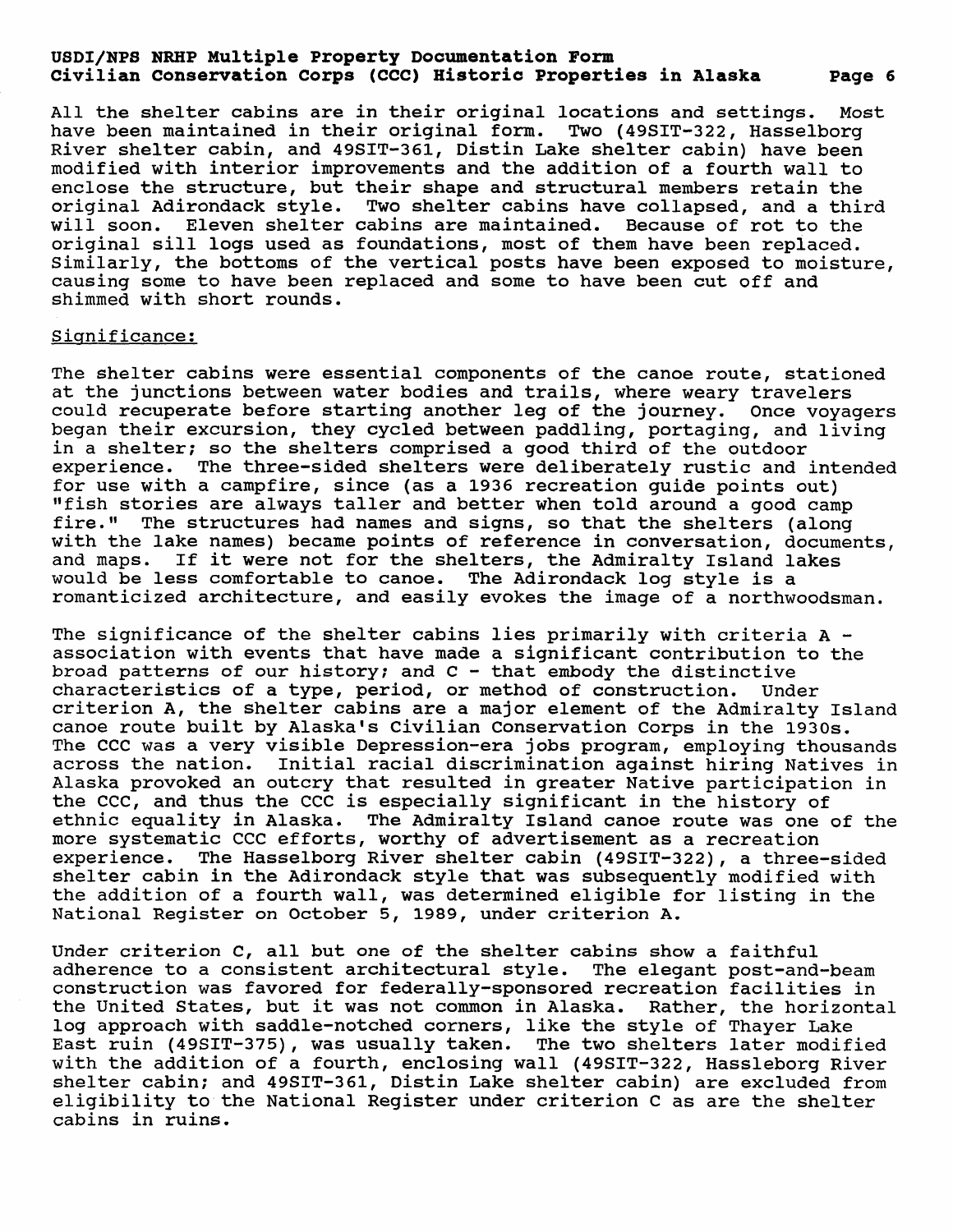Criteria B - association with the lives of persons significant in our past, and D - having yielded or being likely to yield information important in prehistory or history, lend little significance to the shelter cabins. Archaeological analysis could help describe recreation use patterns at the shelter sites, and many of the shelters have graffiti that could be documented and used to piece together a more complete record of shelter use, but these contributions are minimal to the significance of the features.

#### Registration requirements;

To be eligible for listing in the National Register under this context, shelter cabins must have been originally constructed by the CCC and remain in their original location. They must be components of the Admiralty Island canoe route as it was originally conceived and constructed, not as it is maintained now. Cabin shelters later modified with the addition of a fourth wall and interior appointments are not eligible under criterion C, but are eligible under criterion A. The buildings now in ruins lack architectural integrity, but retain their eligibility under criterion A.

#### 2. Trails

#### Description;

Ten trail segments were constructed to portage from lake to lake or lake to saltwater. Most of the segments probably incorporated trails used by bears and people traveling to and from the village of Angoon on the west coast of Admiralty Island. CCC workers brushed trails, graded them where necessary, and built narrow drainage channels in rivulets, bridges across ravines, and puncheon walkways in the boggy areas. The extensive puncheon walkway system was particularly labor intensive. Hefty poles of local conifer were cut and laid parallel about 48" apart, imbedded in the soil slightly so that split shakes about 3" thick and 52" long could be laid perpendicular over them and nailed (with galvanized nails) to form a firm boardwalk. The shake walking surface was deliberately imbedded into the adjacent ground surface so that forest duff and moss collecting there, along with upward seepage, would keep the wood wet and thus less prone to decay. Varnished wood trail signs indicating the distance in miles to the next shelter cabin were nailed to cabins or nearby trees. They had one end notched and the other sharpened to point the way.

There are probably sections of trails with original shakes of the CCC puncheon walkways. In many cases, maintenance has involved building puncheon boardwalks over original CCC puncheon. Elsewhere, new puncheon has been built immediately adjacent to original CCC puncheon, and in at least one location (the northwest end of Freshwater/Thayer trail) the present alignment is considerably removed from the original. In some parts of the trail the original CCC puncheon shakes and stringers were removed and cast aside, where they can still be seen today.

### Significance:

The trails were the "connective tissue" holding the Admiralty Island canoe route together. Of the three main elements of the route--shelters, trails, and lakes--trails constituted the largest portion of the man-made improvements. They provided access between the lakes and saltwater.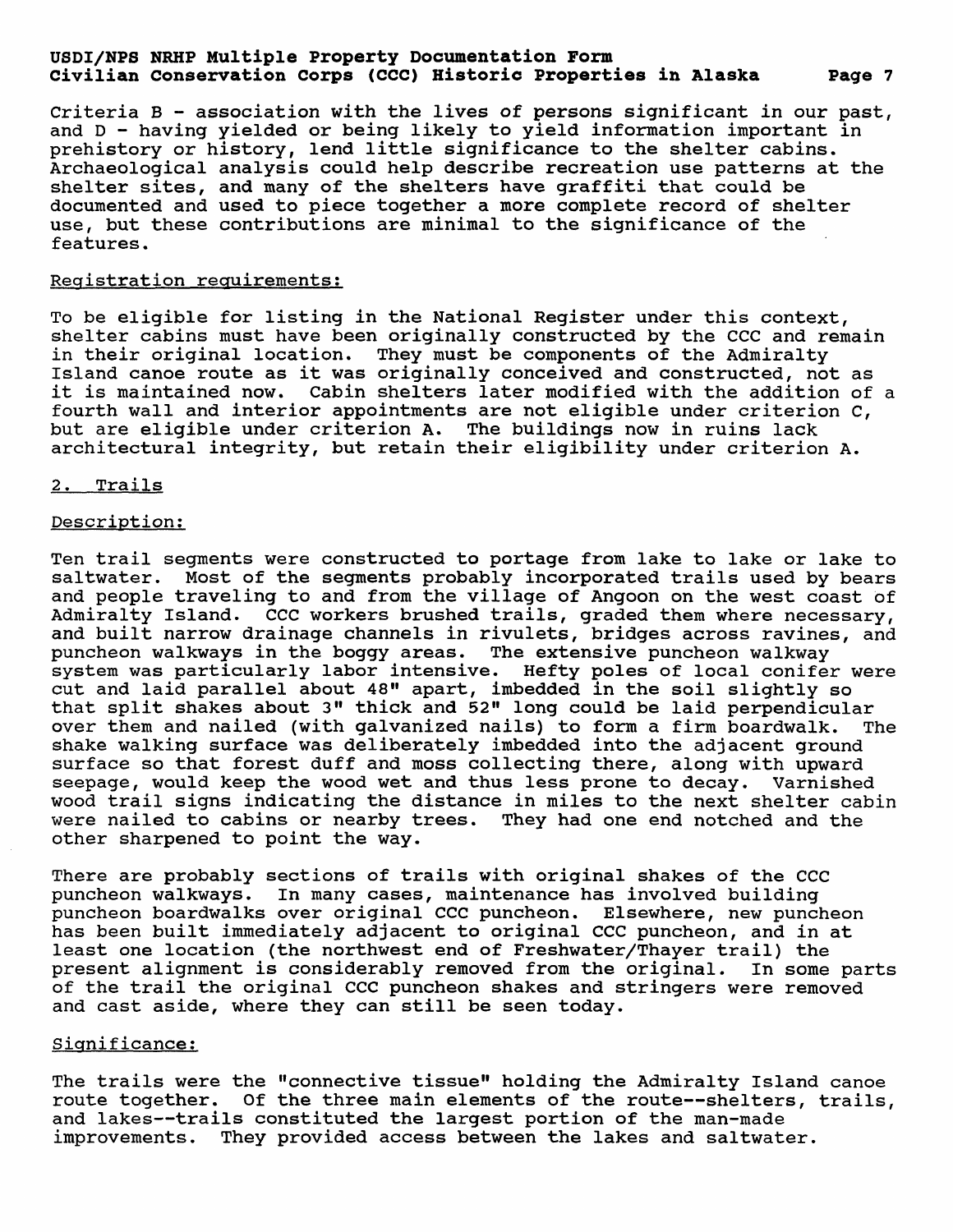Considerable effort was required to build and maintain the puncheon boardwalks that are integral parts of the Admiralty Island canoe route.

The significance of the trails lies primarily with criteria A - association with events that have made a significant contribution to the broad patterns of our history; and to a lesser extent  $C$  - that embody the distinctive characteristics of a type, period, or method of construction. As a contributing feature, the trails partake of the overall significance of the Admiralty Island canoe route, the CCC in Alaska, and the national significance of the CCC to twentieth century history. Under criterion C, the puncheon construction is a common boardwalk style used historically to traverse Alaska's muskeg areas, and the Admiralty Island canoe route probably had one of the more extensive puncheon systems in Alaska, constructed intermittently over approximately 25 miles of trail. Little of the original puncheon is left (although replacement puncheon is constructed in the original style), consequently, criterion A is stronger than criterion C for eligibility of the trails. The trails gain little significance from criteria B or D.

#### Registration requirements:

A trail must be close to its original alignment as designed and built by the CCC. In many cases, subsequent maintenance has involved rebuilding puncheon boardwalks over original CCC puncheon. Elsewhere, new puncheon has been built immediately adjacent to original CCC puncheon, and in at least one location (the northwest end of Freshwater/Thayer trail), the present alignment is a considerable distance from the original. In every case, new trail has been constructed according to the original CCC puncheon design, in large part because it makes cost-effective use of local materials.

#### 3. Dams

#### Description;

The CCC Built at least two dams on the lake system to raise water levels and improve navigability. The dam at the mouth of Guerin Lake was to raise the water level of the lake one foot, but it has not been documented. The second dam was built on the outlet of Beaver Lake and is still in place. A log was laid across the creek, and split shakes were nailed to it at a 45 degree angle to form the spillway and elevate the lake surface by as much as three feet.

#### Significance;

The dams were to improve the navigability of the canoe route, particularly the waterways between Beaver Lake and Alexander Lake and the channel between Guerin Lake and Davidson Lake. Although transit would have been possible without the dams, they were built and maintained as part of the canoe route. Their significance lies primarily with criteria A and C. Their significance lies primarily with criteria A and C. They contribute to a feature associated with events that have made a significant contribution to the broad patterns of our history, and they embody the distinctive characteristics of a method of construction. Just as the canoe route's cabins are of log and shake construction, so is the Beaver Lake dam (the construction method for the Guerin Lake dam is undetermined). The dams gain little significance from criteria B or D.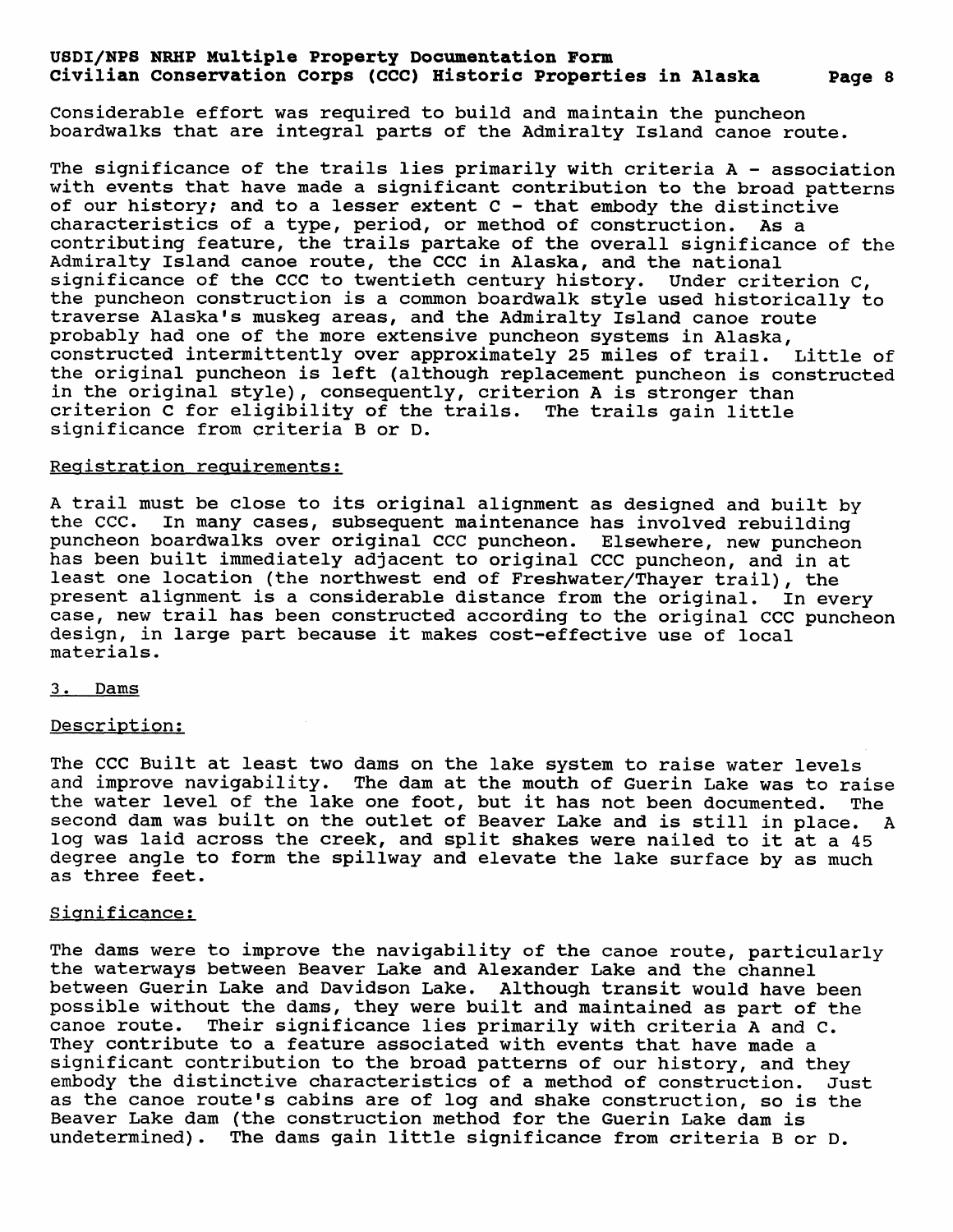A dam must have been constructed by the CCC and in its original location. It must be a component of the Admiralty Island canoe route as it was originally conceived and constructed, rather than as it is maintained now.

# 4. Cabin

#### Description;

The Big Shaheen building (SIT-019) is a shake and log cabin built with horizontal logs about 10" in diameter, attached at the corners with saddle notches. It would not be called Adirondack style. The floor is concrete. It is central to the canoe route and was intended to be a lodge. Over the years it has housed CCC workers, sportsmen, trail crews, and recreationists. In addition to a kitchen/dining area with a wood stove, the cabin has two partitioned bunk areas, intended by the CCC to accommodate parties of mixed gender. The current roof is metal, and the cabin has seen considerable use over the years. It appears to have been faithfully maintained since its construction, and its popularity increases every year, with waiting lists for occupancy during the summer months.

# Significance;

The Big Shaheen cabin is a contributing component of the Admiralty Island canoe route, originally described in the 1936 recreation guide as "a central lodge . . . where the lake narrows and a prominent point of land makes a proper setting for the structure." As the only original enclosed structure of the canoe route system, it has been a focal point of recreation activity.

The structure is primarily significant under Criterion A, as a contributing element to the Admiralty Island canoe route, which is associated with events that have made a significant contribution to the broad patterns of our history. The cabin is of horizontal logs and likely had a shake roof originally, a style common in southeast Alaska during the historic period. Criterion B, C, and D lend the building little significance, although--as with the shelter cabins--study of the cabin's graffiti could be informative, and archaeological analysis of the immediate vicinity might aid in reconstructing activity patterns at the site.

#### Registration requirements;

Cabins must have been originally constructed by the CCC, and remain in their original location. They must be components of the Admiralty Island canoe route as it was originally conceived and constructed, not as it is maintained now.

# 

Section G. Geographical Data Admiralty Island is a large island in southeast Alaska, most of which is managed as part of the Tongass National Forest by the Chatham Area office. Federal land on the island is part of the Admiralty Island National Monument, designated as wilderness in 1980 under the Alaska National Interest Lands Conservation Act. The island has the greatest density of brown bears in the world, indicated by its Tlingit name, Kootznoowoo--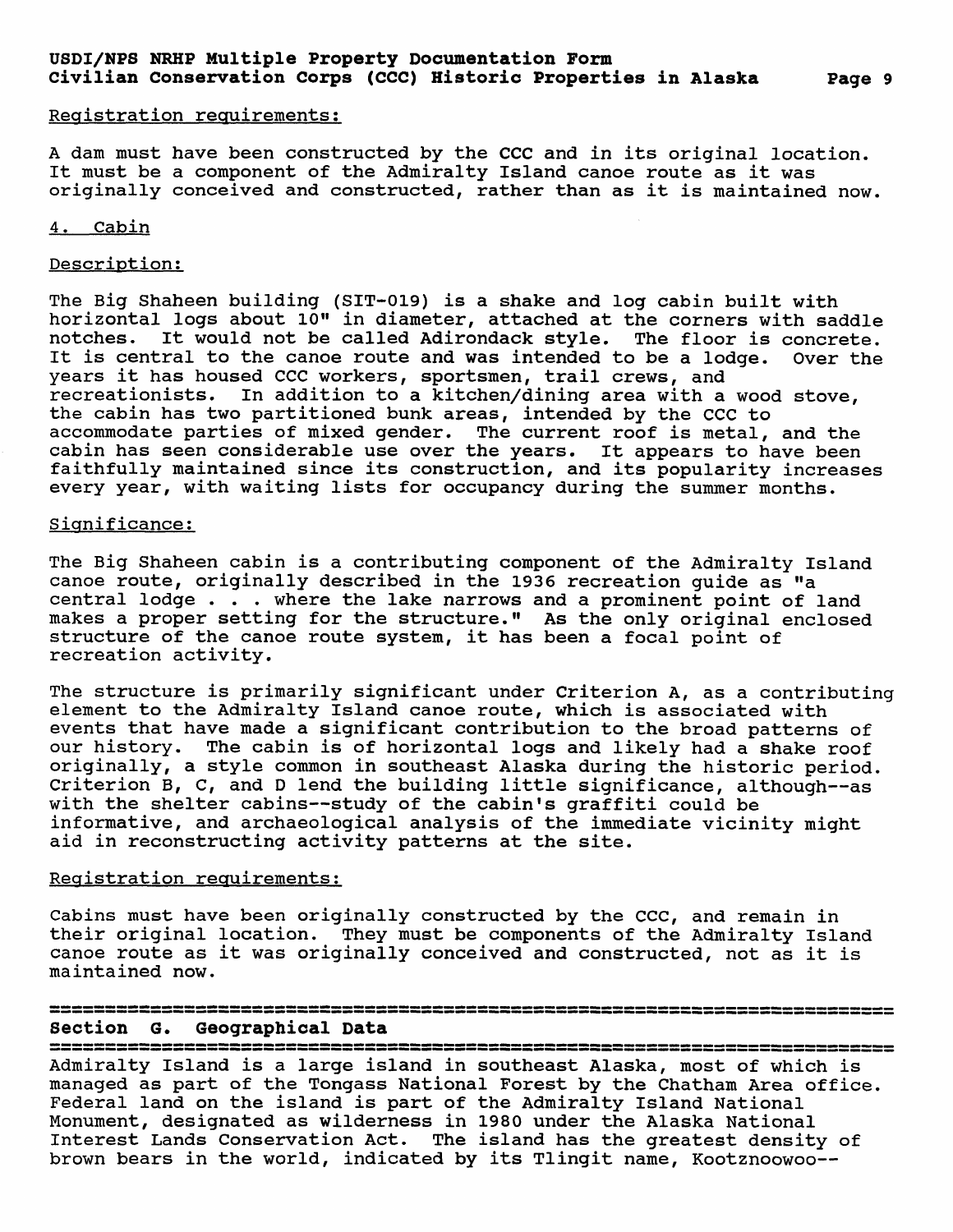"Fortress of the Bears." Two tracts of land on the island are held by Native corporations, and one tract is reserved for the Greens Creek mine. The Tlingit village of Angoon is on the west side of the island at Mitchell Bay, and most of the indented shoreline around the bay belongs to their Native village corporation (established in 1971 by the Alaska Native Claims Settlement Act, or ANCSA). The Sitka Native village corporation of Shee'Atika selected land under ANCSA north of Angoon in the vicinity of Cube Cove and are actively logging there. The Greens Creek mine is a recent gold mining project near the north end of the island. Also at the north end of the island are two state marine parks, including one comprising the short portage between Oliver Inlet and Seymour Canal where a narrow isthmus separates the island from Glass Peninsula.

The island is mountainous with peaks over 3800' high. Northeast of Angoon is a series of fresh-water lakes which approach saltwater at two places in Seymour Canal. The lakes, amid formerly-glaciated peaks and valleys, are long and somewhat narrow. Portaging from one lake to another with a lightweight water craft, travelers can leave Angoon on the west side of Admiralty Island, hop from lake to lake via the portage trails, and arrive at Seymour Canal. A 30-mile paddle north takes the traveler to the head of the canal, where one can cross the isthmus to Oliver Inlet, enter Gastineau Channel and reach Juneau.

Several trip options are possible. Leaving Mitchell Bay overland, one can walk to Davidson Lake, or branch to the west to enter Freshwater Lake and then Thayer Lake. Originally a trail left from the north end of Thayer Lake and went to the north end of Hassleborg Lake, but it has not been maintained for many years. Now, travelers leave Thayer Lake on a maintained trail leading east to Distin Lake, where they have a choice of portaging into Davidson Lake and then entering Guerin Lake via a narrow channel, or of portaging directly to Guerin Lake. From there a short portage leads to Hassleborg Lake. Hassleborg Lake has several cabins and shelters, of which some are CCC structures (the non-contributing buildings do not intrude on the setting). Originally there was a trail from the north end of the lake to Windfall Harbor and Seymour Canal, but part of the area is prone to avalanches and the trail has not been used for many years. Now, travelers continue east via a short portage to Beaver Lake, through a narrow channel to Alexander Lake, and over another portage to Mole Harbor and Seymour Canal. The portage at the north end of Seymour Canal to Oliver Inlet now has a tramway. Today, the USDA Forest Service advertises the canoe route as a 32-mile course. Portage lengths range from .25 to 3.0 miles.

The climate of southeast Alaska is generally mild and wet, and the vegetation is classified as a temperate coastal rain forest. The lakes, being inland at an elevation of about 300' above sea level, freeze during the winter. Consequently, the canoe season runs from mid-May to mid-September.

Section H. Summary of Identification and Evaluation Procedures

The Admiralty Island National Monument personnel have been aware of the potential historic significance of CCC structures and other properties associated with the canoe route and have collected pertinent documents. In 1989 a Determination of Eligibility for the National Register for the Hasselborg River shelter cabin (49SIT-322) was prepared by Conner Sorensen,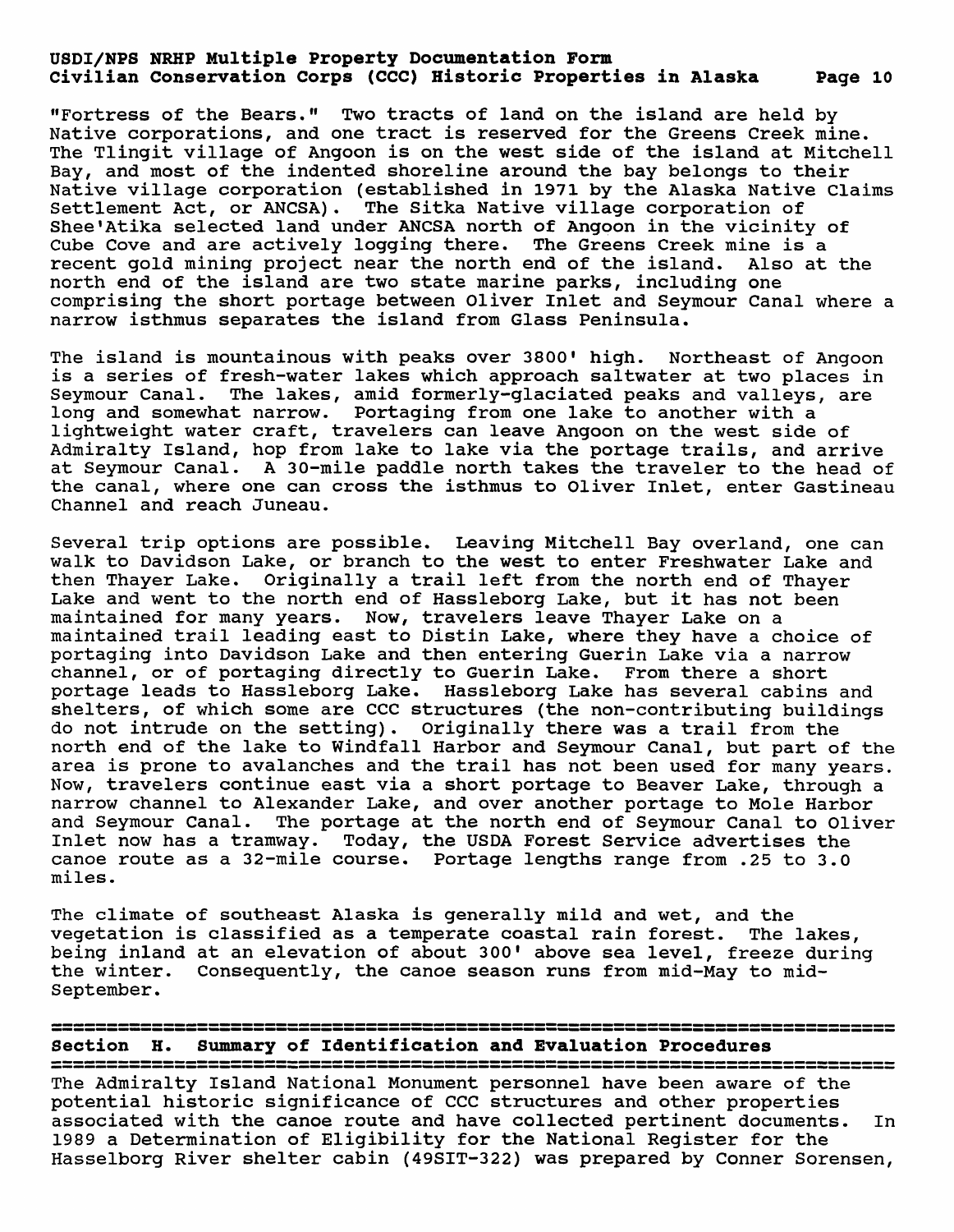and the site was judged eligible on October 5, 1989. A plan for architectural rehabilitation was filed with the SHPO, and a determination of "No Adverse Effect" for the modification was requested and approved in 1990.

In 1992, under contract with USDA Forest Service, Charles M. Mobley inventoried CCC properties associated with the canoe route, in company with Forest Service trail maintenance supervisor Mark Johnson. Most of the contributing properties were found, and still photography and videotape were used to document each one. Archival work was conducted to supplement the field research to prepare multiple property documentation for the National Register of Historic Places.

| Section                   | Major Bibliographic References<br>$\mathbf{I}$ .                                                                                                                                                                                                                                                                                  |
|---------------------------|-----------------------------------------------------------------------------------------------------------------------------------------------------------------------------------------------------------------------------------------------------------------------------------------------------------------------------------|
| Burdick, Chas. G.<br>1935 | ن عبد ذلك من عبد عبد عبد عبد عبد عبد عبد عبد من نتك عبد كل عبد كو عبد 100 نتك عبد عبد 100 نفس من عبد المركز<br>Memorandum for Files by Acting Assistant Regional Forester,<br>concerning a survey of Hasselborg Lake and recommended<br>improvements, dated July 12. Copy on file, Admiralty Island<br>National Monument, Juneau. |
| 1981                      | Rakestraw, Lawrence W.<br>A History of the United States Forest Service in Alaska.<br>Alaska Historical Commission and U.S. Forest Service, Anchorage,<br>Alaska.                                                                                                                                                                 |
| Roderick, Barry<br>1982   | A Preliminary History of Admiralty Island: 1794-1942.<br>Manuscript on file, Admiralty Island National Monument, Juneau.                                                                                                                                                                                                          |
| Sorensen, Conner<br>1989  | Chronology of Hasselborg Lake CCC Work. Manuscript on file,<br>Admiralty Island National Monument, Juneau.                                                                                                                                                                                                                        |
| 1986                      | Sorensen, Conner, Lawrence Rakestraw, and Robert R. Martin, Sr.<br>Alaska Native Participation in the Civilian Conservation Corps.<br>Alaska Historical Commission Studies in History 206. Microfiche<br>on file at Alaska Office of History and Archaeology, Anchorage.                                                          |
| Taylor, A.D.<br>1937      | Camp Stoves and Fireplaces. USDA Forest Service Emergency<br>Conservation Work, U.S. Government Printing Office, Washington,<br>D.C.                                                                                                                                                                                              |
| 1936                      | USDI Forest Service<br>Admiralty Island Recreation Area, Tongass National Forest,<br>Alaska Region. U.S. Department of Agriculture, Forest Service.<br>Brochure on file, Admiralty Island National Monument, Juneau.                                                                                                              |
| 1989                      | USDI National Park Service<br>Determination of Eligibility for the National Register of<br>Historic Places, documentation for Hasselborg River Cabin,<br>Admiralty Island National Monument, Tongass National Forest.                                                                                                             |